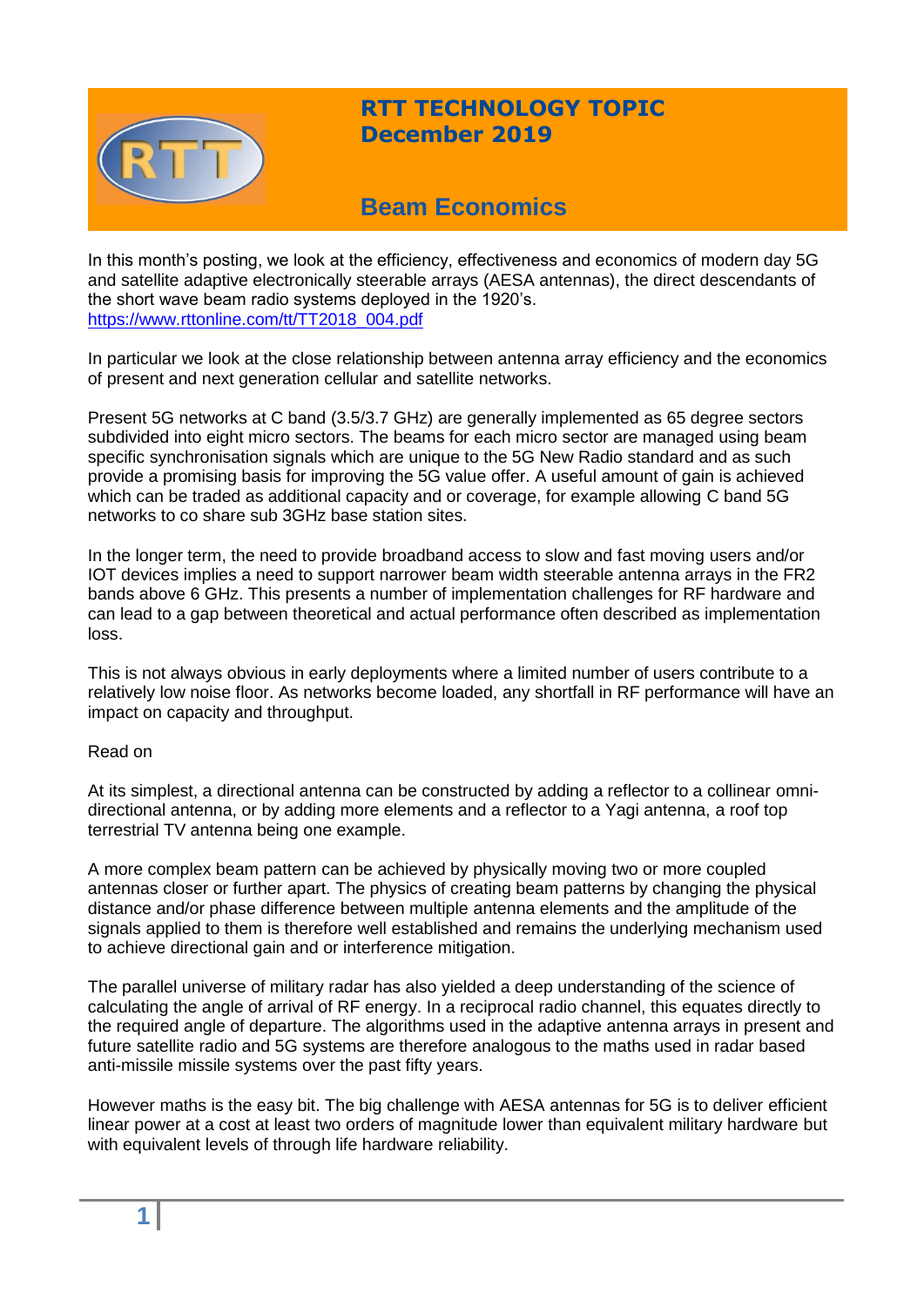The same constraints apply to flat panel steerable antennas for ground based satellite transceivers where cost targets of \$1000 dollars are regarded as ambitious. In practice \$100 dollars would be closer to the mark for mass market consumer applications with 10 dollars being a long term aiming point. This is challenging given that each element will usually have its own RF power amplifier and RX/TX chain.

Much work has been done on 5G channel modelling and satellite channel modelling all of which is valid and useful.

However history tells us that every new generation of cellular radio has been introduced on the basis of link budget assumptions that have initially proved to be optimistic. The reason for this is that implementation loss has not been fully factored into the network performance and cost calculation. Satellite business models can be based on similar erroneous assumptions.

Implementation loss is the gap between the theoretical RF performance of user and IOT devices and actual performance and the gap between the theoretical RF performance of the base station and its actual performance.

Network calculations are based on various assumptions including path loss and the overall link budget which takes into account transmit power and receive sensitivity and theoretical antenna gain.

Path loss includes factors such as rain fade margin which becomes particularly important at higher (millimetric) frequencies for larger terrestrial cells and/or for lower elevation satellite links travelling through substantial cloud cover.

For example the path loss for a 200 metre radius cell site at 28 GHz can be assumed to be of the order of 135 dB. This dictates the required transmit power and receive sensitivity. The economics of the network are predicated on achieving a 27dB gain from a 256 element array on the down link and 21dB of gain from a 64 element array on the uplink.

While these assumptions may be a fair reflection of antenna array performance when modelled in isolation, they do not take into account losses in the feed networks and for hand held devices, capacitance effects and related noise and power matching impairments over the required operational bandwidth.

The starting point here is to consider how phase off sets should be managed between individual elements and the rate of change needed if beams have to follow individual users.

Most present implementations assume a hybrid mix of analogue and digital beam forming. One option is to use analogue beam forming to shape a number of beam patterns and digital beam forming to shape user specific beams.

In digital beam forming, the phase off set is a function of time delay referenced against the digital clock pulse. In analogue beam forming, additional delay lines can be switched in using either MMICS or MEMS devices or by using a continuously tuneable dialectic such as barium strontium titanate (BST) or liquid crystal.

The efficiency of these electronically tuneable phase shifters is measured as the ratio of the maximum differential phase shift and the highest insertion loss in all tuning states bearing in mind that any phase shift function must have a flat phase response over the frequency bandwidth. BST has some advantages up to 10 GHz and liquid crystal produces some theoretical performance gain above 10 GHz due to low dielectric loss.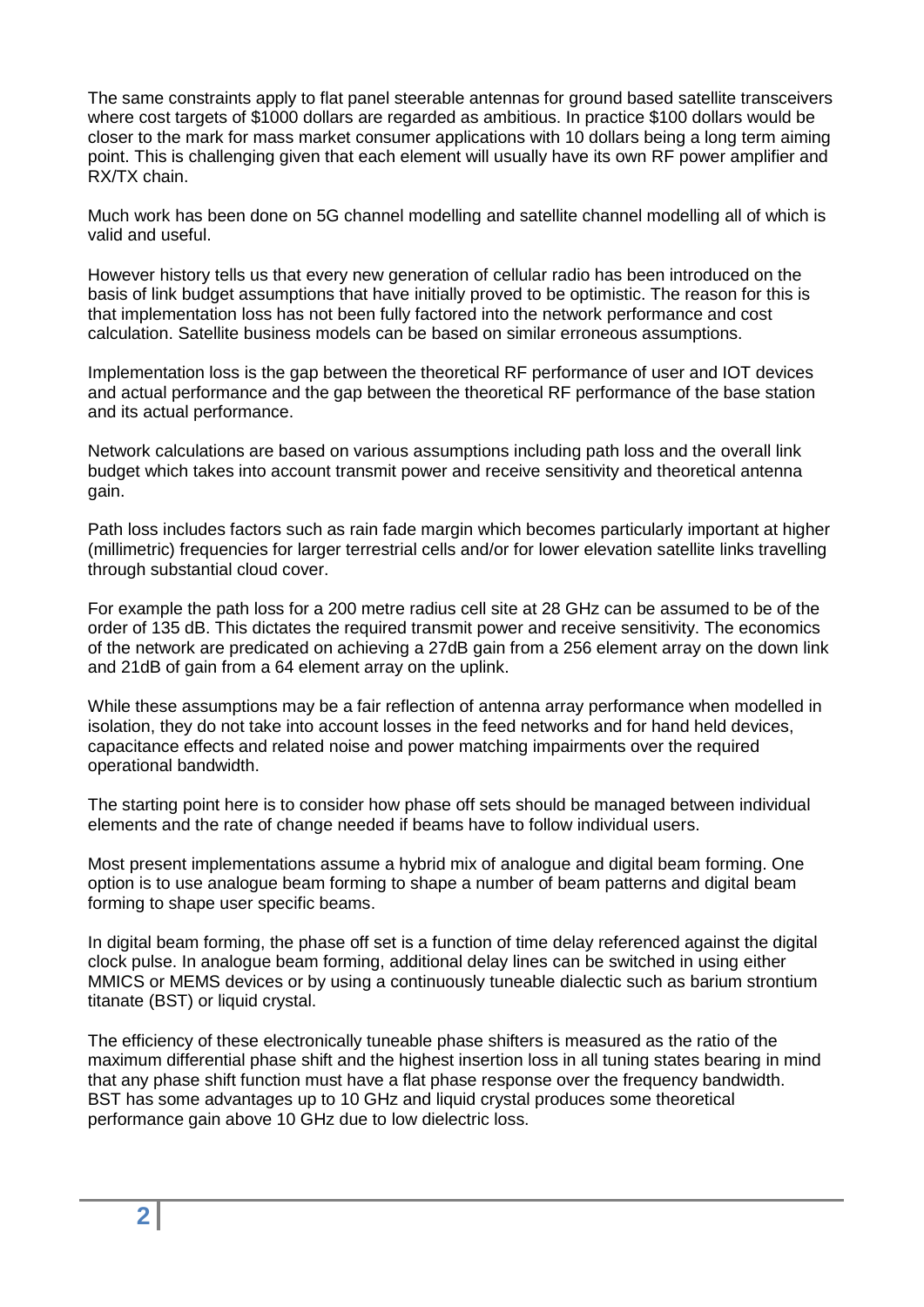However a theoretical performance gain has to be tempered by operational requirements which for a satellite flat panel array include looking directly at the sun. A typically specified temperature range would be -40 to +65 degrees Celsius which can be easily exceeded.

As a consequence, any flat surface being used outdoors needs to accommodate a temperature gradient from below freezing to hot (125 degrees Celsius) so any phase shift process and related frequency and amplitude stability functions have to be more or less temperature neutral.

The same applies to low noise amplifiers on the receive path and power amplifiers in the transmit path, given that any increase in temperature translates directly into a higher noise floor.

This brings us back to the question of cost and heat rise over wide temperature ranges. A classically realised adaptive electronically steerable antenna array has dedicated low noise amplifiers and power amplifiers for each antenna element. Hybrid digital analogue beam forming systems will also have multiple power amplifiers but shared across a number of sub arrays.

The efficiency of the transmit path, particularly if extreme temperatures have to be accommodated at Ka-band can be of the order of a few per cent. This can be mitigated by the use of gallium nitride or equivalent added value material processes but this cannot be generally accommodated in low cost arrays targeted at consumer applications.

Antennas for the FR2 bands, particularly arrays with high element counts will also suffer from unwanted element interaction either due to spatial proximity, aperture coupling and or surface wave interaction. Individually or together this will change the input impedance of the elements which in turn will dictate the gain, scan and polarization performance of the array. A percentage of the radiated power from each element acting as a transmit path will be distributed between the other elements on the array behaving as receive antennas. TDD theoretically mitigates these effects though can be compromised by inter symbol interference. Unwanted phase addition of a radiated field in more than one direction will generate grating lobes which in severe cases can reach the level of the main beam in some directions.

The answer may be found in the satellite sector though caveats apply.

The satellite industry, particularly the new LEO players such as OneWeb, Star Link and Project Kuiper need to solve the cost/performance issue of flat panel antenna arrays. Specifically this is evidenced by the need to compete with terrestrial 5G networks or provide cost effective complementary coverage.

In previous technology topic postings we have highlighted the inherent advantages of co-operation between terrestrial and satellite systems in the 5G delivery offer.

This includes dramatic reductions in space delivery cost. This is a function of rocket size, reliability and reusability. The present launch cost on a Falcon 9 rocket to low earth orbit is of the order of \$3000 dollars per kilogram but this reduces to \$1500 dollars per kilogram for a Falcon Heavy launch indicating the present rate of rate reduction.

The economic and added value benefits of delivering connectivity from space are well rehearsed and include free electricity, no rental costs and global coverage combined with extended life expectation (twenty rather than seven years in orbit for next generation electric satellites).

However these economic gains have to be balanced against the additional path loss that needs to be accommodated to get to and from space. For example, a 600 kilometre Ka-band link has a path loss of the order of 180 dB; a Ku-band link to a geostationary satellite has a path loss of the order of 210dB. These make the equivalent 135dB path loss in a 200 metre terrestrial cell site look relatively trivial.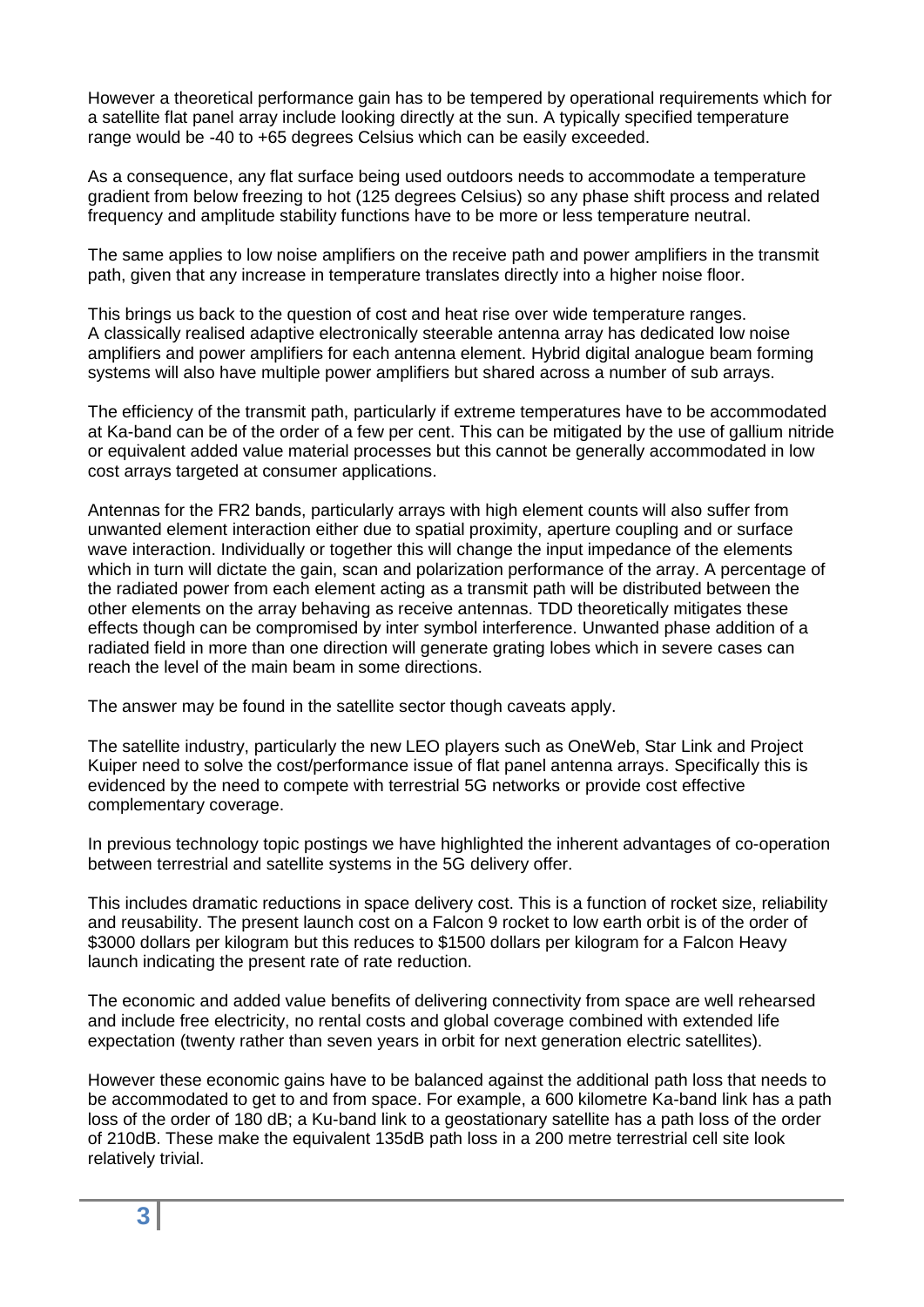Additionally there is an assumed need for a flat panel array to scan to low elevation angles to allow connectivity with a LEO moving from horizon to horizon and or to provide in building coverage through windows. The orbit height dictates the orbit time, typically about 120minutes, this in turn dictates the horizon to horizon time which in turn determines the track rate of the beam which in turn dictates the performance needed from the phase shifters.

The snag here is that antenna efficiency in a flat panel array falls at lower elevation angles. As the scan angle increases there will be less TX power on the main lobe (lower gain) and the beam will broaden which will increase interference on the receive path. The impedance of each element will also change as the scan angle changes.

The link will have a longer path through the atmosphere which means that the fade margin needs to be increased. The rain fade margin for rain at one inch per hour at 28 GHz is 7 dB per kilometre. This equates to a manageable 1.4 dB over a distance of 200 meters compared to potentially several kilometres of rain attenuation for a low elevation link to a LEO near the horizon.

Nothing much can be done about rain fade (apart from finding an alternative link) so the main focus has to be about improving overall antenna efficiency. Kymeta and Alcan are working to find innovative solutions that are claimed to deliver improved performance at a viable price point.

Alcan, an acronym fo**r A**daptive **L**iquid **C**rystal **An**tenna are basing their approach on low dielectric loss liquid crystal based phase shifting. Kymeta are working with the LCD division of Sharp to realize a diffractive Meta surface that allows an antenna beam to be defined holographically, an approach that has the significant cost advantage of needing only one PA for the whole array rather than a PA for individual element or element groups. Note that this is not just a component cost advantage. In a traditional AESA, the gain and noise characteristics of each amplifier need to be individually characterised. This can take more than a day of test time and that is before the array is put into an anechoic chamber for a system level test. Kymeta also claim high efficiency at low elevation angles.

However it is fair to say that irrespective of the technology used it is unlikely that a space facing AESA antenna will ever deliver significant gain over and above a 5G smart antenna where the beam forming only needs to be achieved across a relatively narrow range of elevation and azimuth angle. 5G antennas are also not looking directly at the midday sun so are exposed to a less extreme operational temperature range.

Part of the problem disappears as and when the number of new LEO satellites is sufficient to realize a link that is nearly always nearly overhead. At this point an inherently expensive power hungry temperature sensitive active scanning antenna can be replaced with a low cost power efficient passive fixed beam antenna with a narrow cone of visibility looking directly upwards. This has the advantage of delivering cost efficient temperature tolerant gain and high levels of interference rejection.

Additionally, assuming that launch costs continue to reduce at their present rate it becomes progressively more economic to put more power and more gain and selectivity and sensitivity into space.

But to put this into perspective, a 20 degree cone of visibility from a passive flat panel array implies 20,000 satellites to be placed in low earth orbit to provide continuous coverage.\*

This illustrates the need for business models to be based on real life rather than theoretical performance with a particular focus on the assumptions made about antenna efficiency in size constrained hand held user and or IOT devices and or in applications that need to accommodate extreme temperature variation, for example a sky facing conformal antenna in a car or truck or base station antennas exposed to extreme weather conditions.